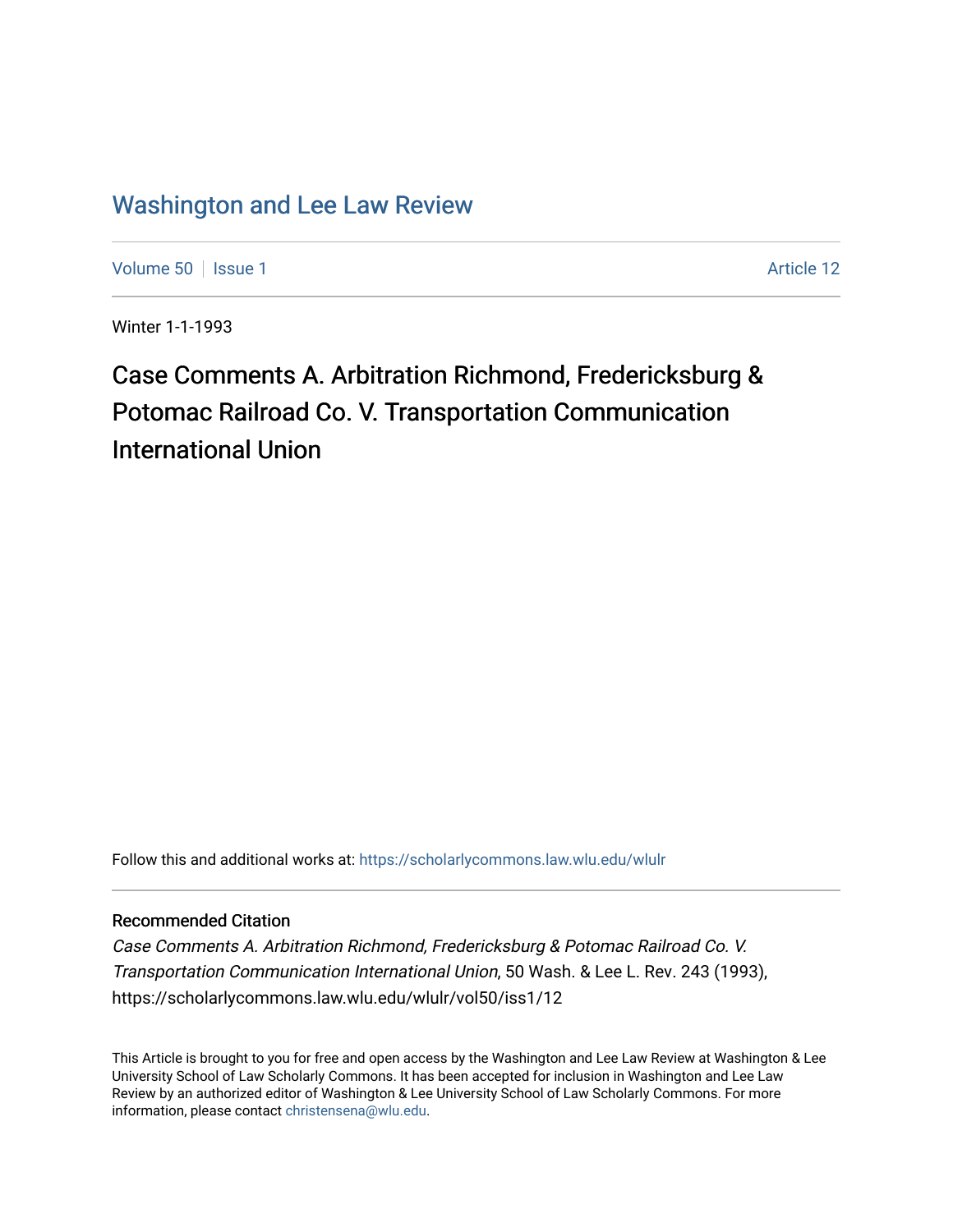## **CASE COMMENTS**

#### A. **ARBITRATION**

*Richmond, Fredericksburg & Potomac Railroad Co. v. Transportation Communication International Union*

#### 973 F.2d 276 (4th Cir. 1992)

The arbitral process serves as an important method of dispute resolution in the area of labor relations.' The strong federal policy favoring arbitration over litigation offers both labor and management a resolution to their dispute with less delay and expense.2 However, the only way to accomplish these advantages of arbitration is to accord some sense of finality to the judgments of arbitrators.<sup>3</sup> To achieve this finality, courts must use a very limited scope of review in assessing an arbitrator's decision.4

In *Richmond, Fredericksburg & Potomac Railroad v. Transportation Communications International Union,5* the United States Court of Appeals for the Fourth Circuit stressed the deference owed to an arbitrator's award and the limited role of judicial review in labor arbitration cases. The Fourth Circuit held that the parties had empowered the arbitrator to determine the legal relationship between the plaintiff railroad and defendant union. The only justification for the Fourth Circuit to question the arbitrator's interpretation of the law is if the decision was in manifest disregard of the law. The Fourth Circuit found that the arbitrator's legal analysis was in good faith, not in manifest disregard of the law, and upheld the decision. The Fourth Circuit reversed the district court's setting aside of the award and remanded the case with instructions to reinstate the arbitrator's award.

In April of 1990, the Richmond, Fredericksburg & Potomac Railroad (RF&P) made a unilateral severance offer to those clerical employees at its Potomac Yard facility who would voluntarily retire. However, the Trans-

*I. See* United Paperworkers Int'l Union v. Misco, Inc., 484 U.S. 29, 37 (1987) (stating that federal statutes reflect preference for private settlement of disputes without government intervention) (citing Labor Management Relations Act of 1947, 29 U.S.C. § 173(d) (1947)); United Steelworkers of Am. v. Warrior & Gulf Navigation Co., 363 **U.S.** 574, 578 (1960) (noting that arbitration is substitute for industrial strife).

*<sup>2.</sup> See Warrior & Gulf Navigation,* **363** U.S. at **578** (stating that arbitration acts as substitute for industrial strife thus proving advantageous over litigation).

*<sup>3.</sup> See* United Steelworkers of Am. v. Enterprise Wheel & Car Corp., **363** U.S. 593, *596* (1960) (stating that federal policy favoring arbitration would be undermined if courts had final word).

*<sup>4.</sup> See infra* note 542 (citing cases defining courts' limited scope of review over decisions of arbitration panels).

*<sup>5.</sup>* **973 F.2d 276** (4th Cir. **1992).**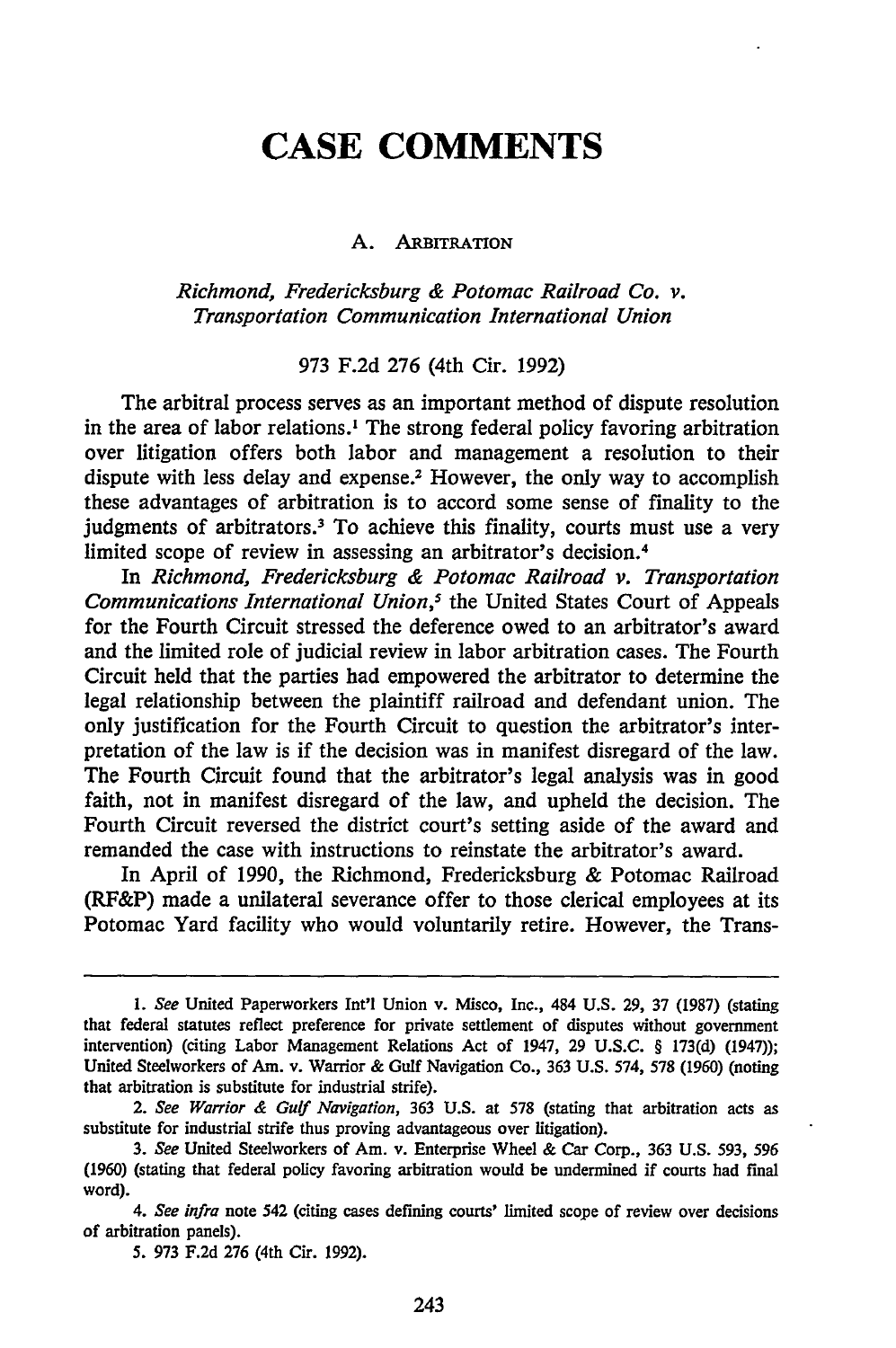portation Communications International Union (TCU), which represented the clerks, argued that the RF&P could not legally negotiate with the individual clerks, but rather that the railroad must deal directly with the TCU. The RF&P refused to bargain with the TCU but finally agreed to submit the dispute to an expedited arbitration of the matter.

The submission of the parties posed the following question to the arbitrator: Whether the RF&P can unilaterally separate employees without an agreement with the TCU. After reviewing the briefs and conducting a hearing, the arbitrator found that the RF&P had failed to establish a contractual authority to deal directly with the employees. Additionally, the course of dealing between the parties did not show any such established practice. In finding for the TCU, the arbitrator also based the decision on federal cases citing the Railway Labor Act (RLA),<sup>6</sup> which requires railroads to bargain with unions over questions of lump-sum buy-outs.

The RF&P brought suit in the United States District Court for the Eastern District of Virginia in order to set aside the decision of the arbitrator. On the plaintiff's motion for summary judgment, the district court held that the arbitrator had exceeded the scope of the parties' submission by basing the decision on the RLA. The district court also suggested that the legal analysis of the arbitrator was faulty.

The RF&P contended, and the district court found, that the arbitrator exceeded his authority by considering federal case law in the analysis of the dispute. The RF&P argued that the parties' submission confined the arbitrator to interpreting the collective bargaining agreement between the two parties. The Fourth Circuit explained that although the Supreme Court has not prohibited an arbitrator's recourse to legal authority, the parties' submission defines the limits of the arbitrator's authority. Additionally, no statute requires the arbitrator to remain willfully ignorant of the governing statutes and case law. If the parties fail to limit the powers of the arbitrator in the submission, it is presumed that the arbitrator is the final judge of any questions that arise from the submitted issue.

In looking at the parties' submission, the Fourth Circuit determined that the RF&P and the TCU had submitted a broad issue to the arbitrator with no limits on his authority. Although the RF&P argued that the parties understood the submission to limit the arbitrator's analysis to the collective bargaining agreement, the court found this argument undermined by the brief which the plaintiff submitted to the arbitration panel. In its brief, the RF&P cited federal cases to establish that the individual contracts were legal; therefore, it explicitly put before the arbitrator the issue of the legality of the contracts. The court further refused to find any implied restrictions on the arbitrator's authority in the submission. If these restrictions were implicit, it would countervene the purpose of arbitration, avoiding the delay and expense of litigation. The Fourth Circuit explained that to advance the policy favoring arbitration, courts should give deference to the arbitrator's

**<sup>6.</sup>** 45 **U.S.C.** § 153(i), **(q)** (1988).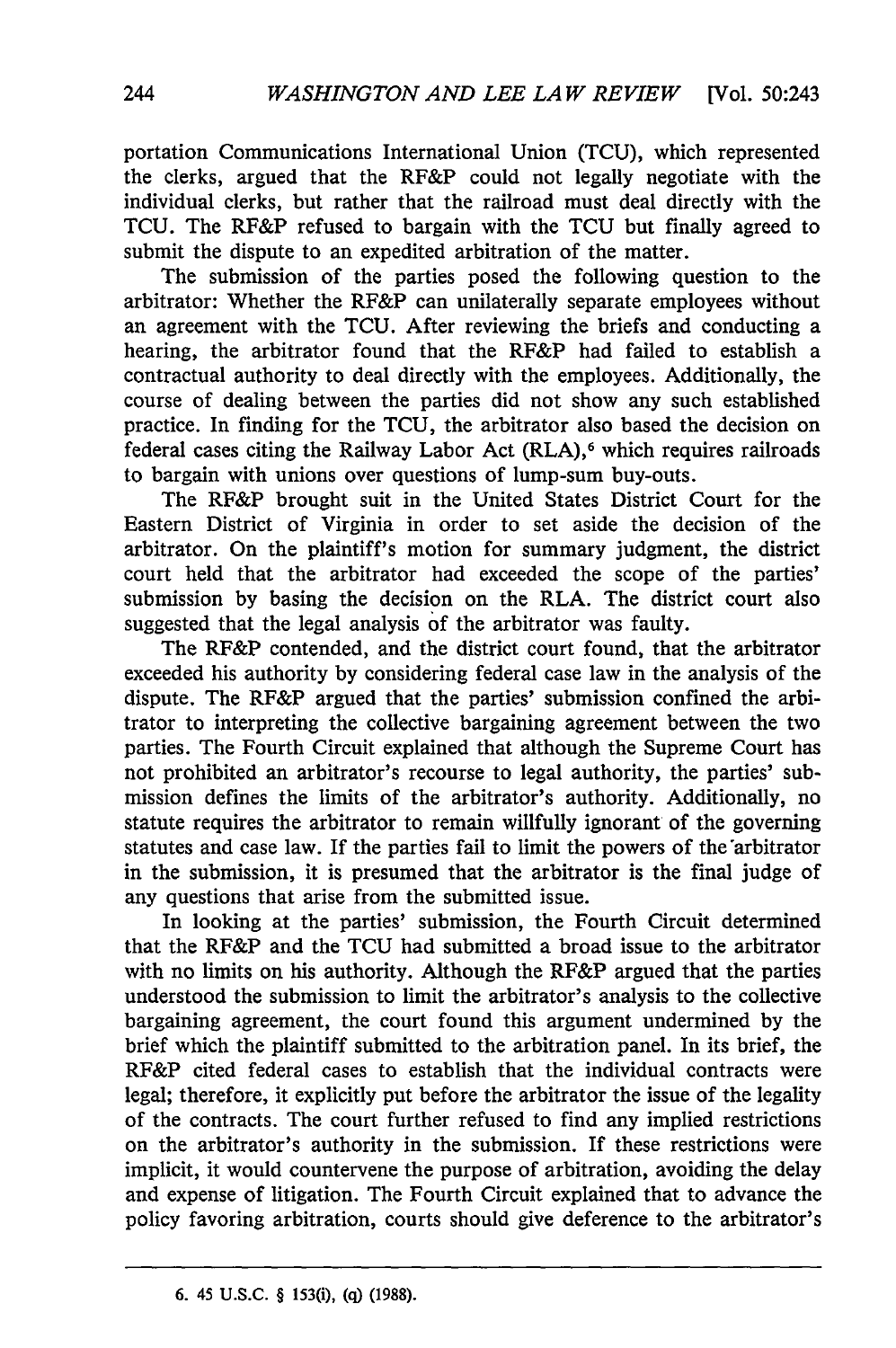interpretation of the scope of the issue as long as it can be rationally derived from the parties' submission. In this case, the court found that the submission rationally included the determination of the railroad's contractual power as well as its legal authority to negotiate individually with the clerks.

The district court also had held that the arbitrator's legal analysis was flawed irretrievably. However, the Fourth Circuit noted that in reviewing arbitration awards, a court's role is to enforce the bargained-for decision of the arbitrator and not to evaluate the factual or legal findings. As long as the arbitrator has made a good faith effort to apply the law as the arbitrator perceives it, the reviewing court cannot overturn the decision because of a misinterpretation of the law, faulty legal reasoning, or an erroneous legal conclusion. The only exception to this standard is when the arbitrator has acted in manifest disregard of the law. In order for this standard of review to apply, the arbitrator must have understood and stated the law correctly but then have proceeded to disregard the same in order to impose the arbitrator's own notions of right and wrong.

Although the district court had found that the cases cited by the arbitrator were distinguishable from the present case, the Fourth Circuit explained that this finding did not rebut the presumptive deference given to the arbitrator's legal analysis. The district court also had found that by relying on the cases cited in the arbitrator's decision, the arbitrator had manifestly disregarded the recent Supreme Court case *Pittsburgh & Lake Erie Railroad v. Railway Labor Executives' Ass'n.7* However, the Fourth Circuit found that the Supreme Court decision was only marginally relevant to the issue of the legality of the railroad's unilateral severance offer. Additionally, the courts appear to be split regarding the proper application of the *Pittsburgh & Lake Erie* decision.' The Fourth Circuit explained that in reviewing an arbitrator's decision, it is not the duty of the court to resolve such legal conflicts, but rather to ascertain a basis for the arbitrator's legal belief. The Fourth Circuit determined in this case that the arbitrator had not disregarded the law, but rather had relied correctly on what he believed the law to be. Thus, the Fourth Circuit reversed the district court and remanded the case with instructions to reinstate the arbitrator's award.

Although the circuits are split as to the application of *Pittsburgh & Lake Erie,* the issue in *Richmond* was the deferential nature of the judicial review of an arbitration award. On that point, the courts are fairly uniform in their approach: courts are to afford the utmost deference to the decision of the arbitrators. 9 However, courts will not uphold an award in which the

<sup>7. 491</sup> U.S. 490 (1989).

*<sup>8.</sup> See* Brotherhood of Ry. Carmen v. Atchison, T. & S.F. Ry., 894 F.2d 1463, 1466 (5th Cir. 1990) (finding that unilateral severance offer may be inconsistent with previous holdings); International Ass'n of Machinists v. Soo Line R.R. Co., 850 F.2d 368, 375 (8th Cir. 1988) (holding that unilateral separation offer is consistent with RLA).

*<sup>9.</sup> See, e.g.,* United Paperworkers Int'l Union v. Misco, Inc., 484 U.S. 29, 36 (1987) (stating that courts have limited power to review arbitration award); Stroehmann Bakeries, Inc. v. Local 776, Int'l Bhd. of Teamsters, 969 F.2d 1436, 1441 (3rd Cir. 1992) (same); El Dorado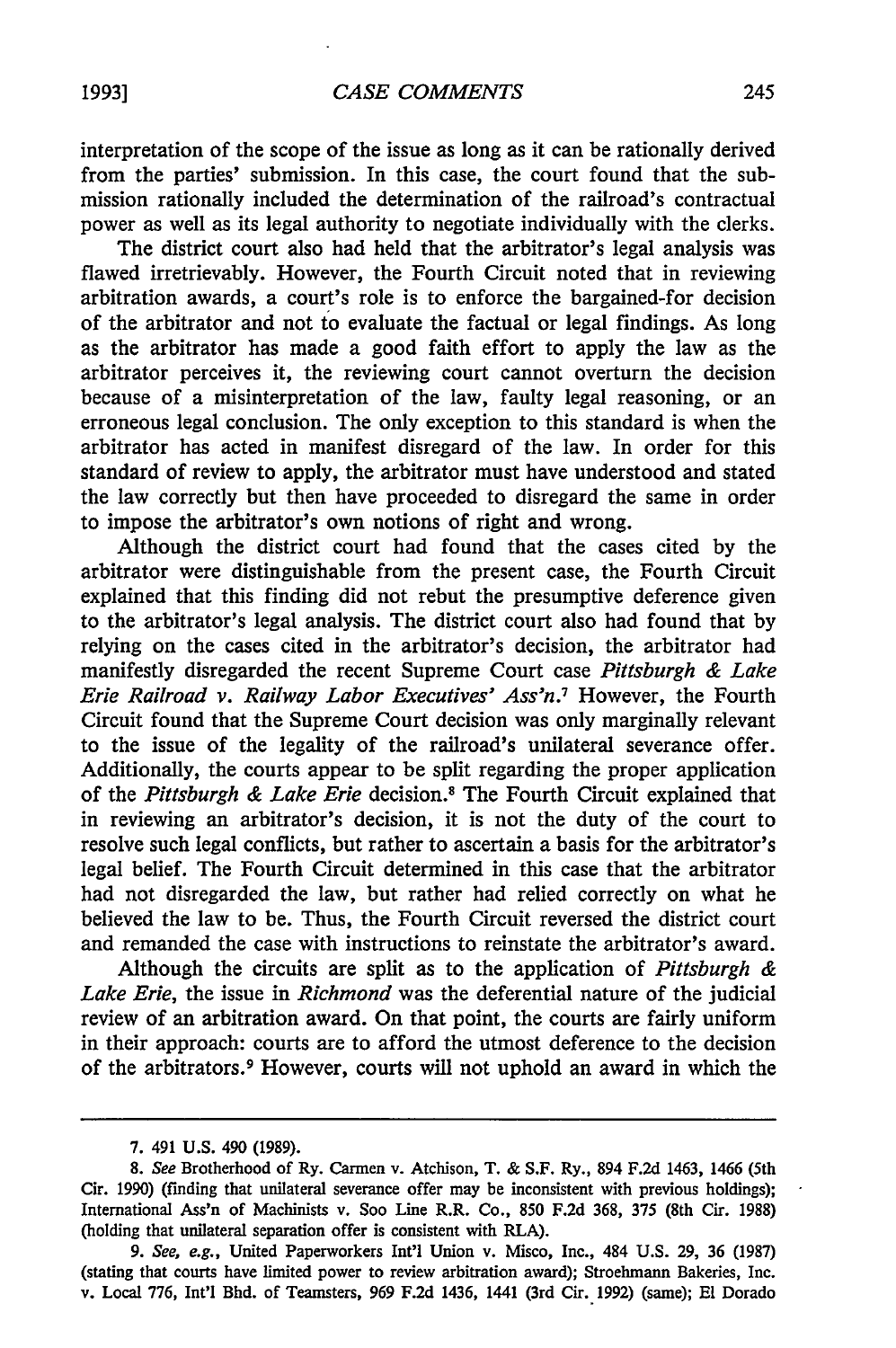arbitration panel exceeded its authority<sup>10</sup> or manifestly disregarded the law.<sup>11</sup> The Fourth Circuit found that neither of these exceptions applied in *Richmond* and correctly upheld the arbitrator's decision.

#### *Summer Rain v. Donning Co./Publishers, Inc.*

#### 964 F.2d 1455 (4th Cir. 1992)

Section 3 of the Arbitration Act<sup>12</sup> requires a court to stay a proceeding until arbitration of "any issue referable to arbitration under an agreement in writing." In determining when an issue is referable to arbitration, some courts have relied on the intertwining doctrine. Under the intertwining doctrine, a court may deny arbitration "when the arbitrable and nonarbitrable claims arise out of the same transaction and are sufficiently intertwined factually and legally. . . . <sup>"13</sup> The court may then hear all claims together in one trial. In *Dean Witter Reynolds, Inc. v. Byrd*<sup>14</sup> the United States Supreme Court rejected the intertwining doctrine in part by

- **13.** Dean Witter Reynolds, Inc. v. Byrd, 470 U.S. 213, 216-17 (1985).
- 14. 470 U.S. **213 (1985).**

Technical Servs., Inc. v. Union Gen. De Trabajadores de Puerto Rico, **961 F.2d 317,** 319-20 (1st Cir. **1992)** (noting that award must stand if arbitrator acted within authority); Chrysler Motors Corp. v. International Union, Allied Indus. Workers of Am., **959** F.2d 685, 687 (7th Cir. 1992) (noting extremely limited judicial review of award); Robinson v. Transworld Airlines, Inc., 947 F.2d 40, 42 **(2d** Cir. **1991)** (same); Interstate Brands Corp., Butternut Bread Div. v. Chauffeurs, Teamsters, Warehousemen and Helpers Local Union No. 135, **909** F.2d 885, 888 (6th Cir. **1990)** (same); Brotherhood of Maintenance of Way Employees v. Interstate Commerce Comm'n, **920** F.2d *40,* 45 n.6 (D.C. Cir. **1990)** (noting extremely deferential nature of judicial review); NCR Corp., E & M-Wichita v. International Ass'n of Machinists and Aerospace Workers, Dist. Lodge No. **70, 906** F.2d 1499, **1503** (10th Cir. **1990)** (same); Booth v. Hume Publishing Inc., **902** F.2d 925, **932** (l1th Cir. **1990)** (stating judicial review of arbitration is narrowly limited); Delta Queen Steamboat Co. v. District 2 Marine Eng'rs Beneficial Ass'n, **889** F.2d **599, 602** (5th Cir. **1989)** (noting that review is extremely limited).

**<sup>10.</sup>** *See* United Steelworkers of Am. v. Enterprise Wheel & Car Corp., **363** U.S. **593, 597** (1960) (stating that arbitrator does not sit to dispense his own brand of justice); Air Line Pilots Ass'n Int'l v. Aviation Assocs. Inc., **955** F.2d **90, 93** (1st Cir. **1992)** (noting that even if award is reasonable it cannot be upheld if arbitrator exceeded authority); Delta Queen Steamboat Co. v. District 2 Marine Eng'rs Beneficial Assoc., **889** F.2d **599, 602** (5th Cir. **1989)** (stating that judicial deference ends when arbitrator exceeds limitations of contractual mandate of parties).

<sup>11.</sup> *See, e.g.,* Upshur Coals Corp. v. United Mine Workers of Am. Dist. **31, 933** F.2d 225, **229** (4th Cir. **1991)** (stating that legal interpretation only overturned where it is in manifest disregard of law); News Am. Publications, Inc. Daily Racing Form Div. v. Newark Typographical Union, Local 103, **918** F.2d 21, 24 (3rd Cir. **1990)** (stating that only if award is in manifest disregard of agreement, unsupported by principles of contract construction and law of shop, then award cannot stand) (quoting Ludwig Honold Mfg. Co. v. Fletcher, 405 F.2d 1123, 1126 (3rd Cir. 1969)); NCR Corp., E & M-Wichita v. International Ass'n of Machinists and Aerospace Workers, Dist. Lodge No. **70, 906** F.2d 1499, 1504 (10th Cir. **1990)** (same); Chicago Newspaper Publishers' Ass'n v. Chicago Web Printing Pressmen's Union No. 7, 821 F.2d **390,** 394 (7th Cir. 1987) (same); American Postal Workers Union, v. U.S. Postal Serv., **789** F.2d 1, 7 n.20 (D.C. Cir. 1986) (stating that award cannot be vacated based on mere errors of law).

<sup>12.</sup> **9 U.S.C.** § 3 **(1988).**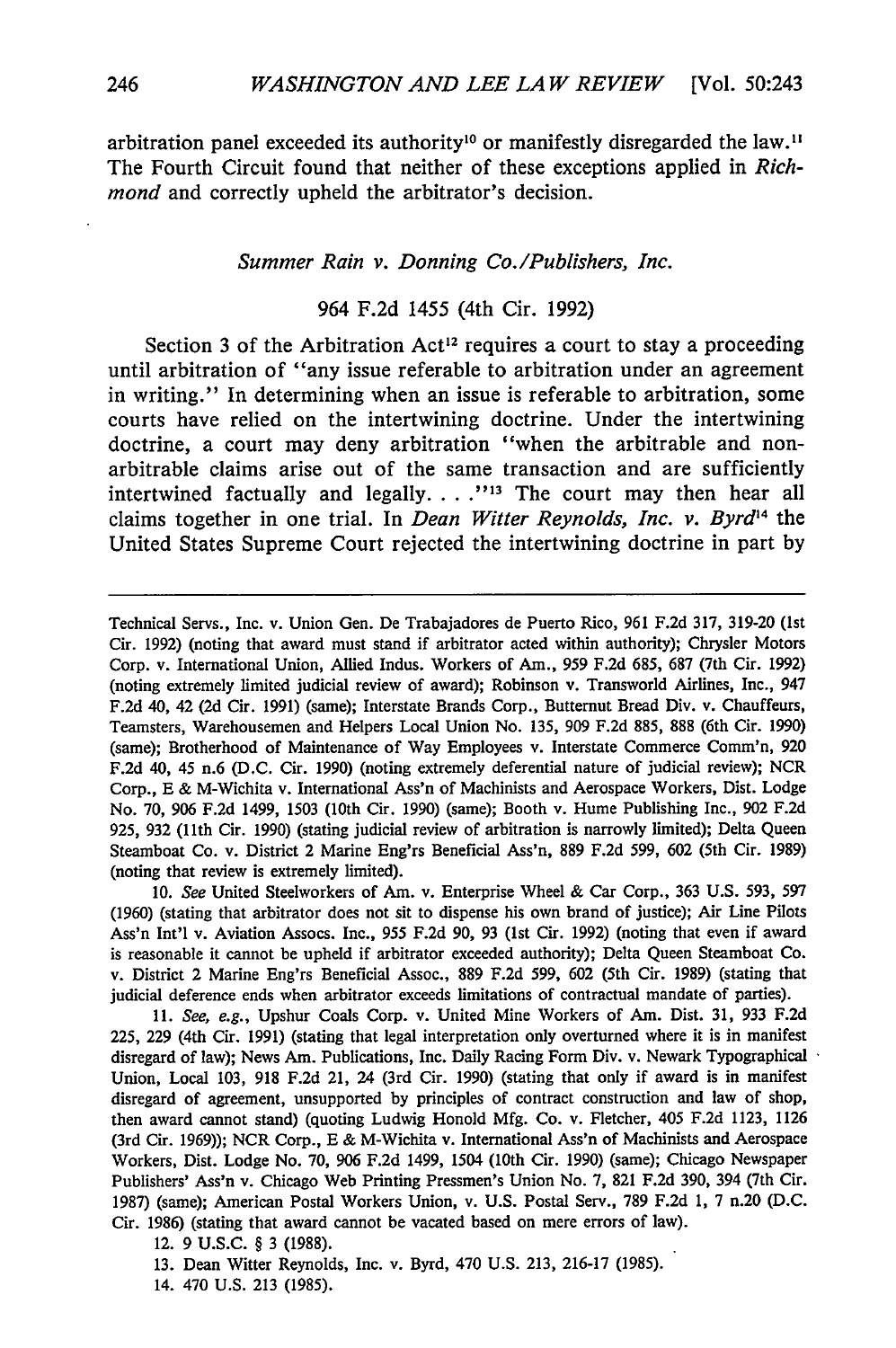holding that, even when the result is separate proceedings, a federal district court must compel arbitration of pendent state claims when one party files a motion to compel arbitration.

In *Summer Rain v. Donning Co./Publishers, Inc."* the United States Court of Appeals for the Fourth Circuit addressed the issue of whether the Arbitration Act provides for severance of arbitrable and nonarbitrable "issues" without regard to the way those issues are grouped into "claims." Specifically, the court addressed the application of the intertwining doctrine in a case not involving pendent claims.

In *Summer Rain* the plaintiffs, a group of authors, alleged primarily that the defendant, Donning Company, their publisher, had improperly transferred the publishing rights to their books. The authors all had contracts with Donning. These contracts gave Donning exclusive rights to publish their books and contained anti-assignment clauses. Donning sold the rights to the authors' books and inventories of the authors' books to the defendant Schiffer Publishing Limited. The authors alleged that this transfer constituted fraud and breach of contract.

Each of the authors' contracts provided for arbitration of all disputes not involving failure to pay royalties. The authors claimed that the fraud and breach of contract resulted in a loss of royalties, and that these nonarbitrable issues involving royalties were so intertwined with the arbitrable issues of fraud and breach of contract that the district court should decide all issues. Relying on the intertwining doctrine, the district court concluded that the issues involving royalties were not severable from the other arbitrable issues. The court denied arbitration of all issues and set the case for trial.

On interlocutory appeal the Fourth Circuit rejected the district court's reliance on the intertwining doctrine. The Fourth Circuit relied on the Supreme Court's decision in *Byrd.16* In *Byrd* a party to a contract dispute sought severance of the arbitrable state claims from the nonarbitrable federal claims. The lower courts had applied the intertwining doctrine and denied arbitration of all claims. The Supreme Court, after examining the legislative history of the Arbitration Act, determined that the purpose'of the Act was to promote arbitration wherever the parties to a suit had a signed agreement to arbitrate some or all issues. The Court therefore concluded that the intertwining doctrine could not preclude arbitration of arbitrable pendent state claims even if the result was inefficient bifurcated proceedings.

The holding in *Byrd* addressed only the narrow issue of severance of arbitrable pendent claims. The Supreme Court did not explicitly reject the intertwining doctrine in all situations. Moreover, the Court spoke in terms of "claims," rather than "issues." Thus, *Byrd* did not clearly resolve

**<sup>15.</sup>** 964 **F.2d** 1455 (4th Cir. **1992).**

**<sup>16.</sup>** Dean Witter Reynolds, Inc. v. Byrd, 470 **U.S. 213 (1985).**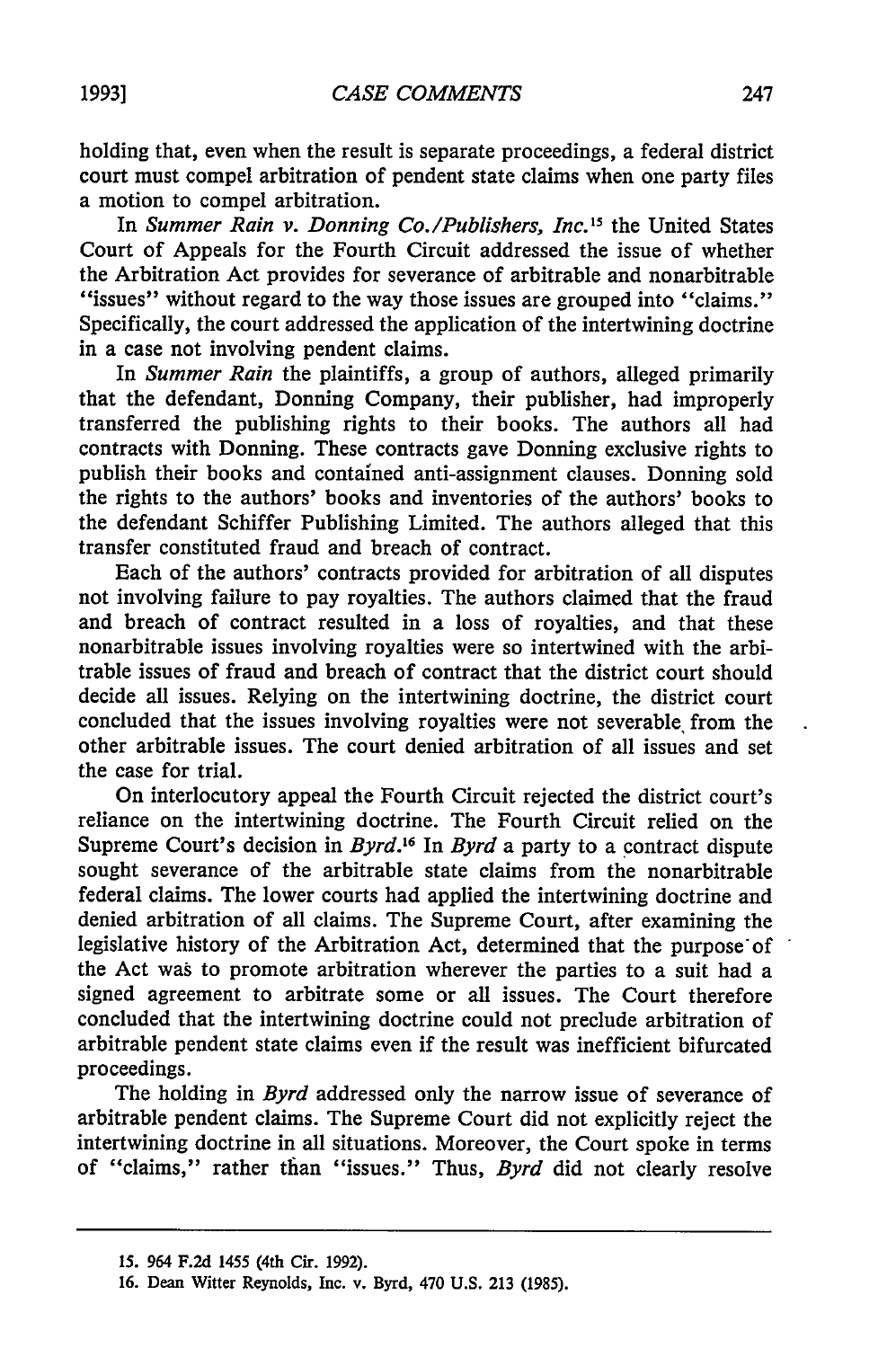whether courts could sever nonarbitrable issues from arbitrable issues when those issues are grouped into a single claim.

In *Summer Rain,* the Fourth Circuit addressed this question. The court noted that the Arbitration Act speaks in terms of issues. The court then noted that the Supreme Court had relied on the Arbitration Act in determining that pendent claims were severable. The court concluded that, because the Supreme Court had relied on the Act, the Supreme Court must have equated issues with claims. Extrapolating from the Supreme Court's narrow holding in *Byrd,* the Fourth Circuit inferred that the Court must have intended to require severance of all arbitrable issues.

The Fourth Circuit also undertook its own analysis of the Arbitration Act. The court reasoned that because the Act speaks only of issues, courts should determine arbitrability on an issue by issue basis without regard to the ways the issues are grouped into claims. The court then cited the Supreme Court's decision in *Volt Information Sciences, Inc. v. Board of Trustees of Leland Stanford Junior University,17* in which the Supreme Court emphasized that courts should resolve ambiguities as to the scope of an arbitration clause in favor of arbitration. The Fourth Circuit interpreted this case to require courts to apply the Arbitration Act broadly, providing a strong presumption in favor of arbitration of any arbitrable issues. Employing both its interpretation of *Byrd* and its analysis of the Arbitration Act, the Fourth Circuit determined that the Arbitration Act precludes use of the intertwining doctrine to deny arbitration of arbitrable issues even when those issues are grouped together with other nonarbitrable issues in a single claim.

Applying this reasoning to the case *sub judice,* the Fourth Circuit found that the key issues in the case, the issues of fraud and breach of contract, were subject to arbitration under the authors' contracts.18 The court held that these issues should be submitted to arbitration. The court recognized that some issues involving royalties were not subject to arbitration and withheld these issues from arbitration. Because the determination of the royalty issues likely would turn on the resolution of the other arbitrable issues, the court stayed litigation until arbitration of the fraud and breach of contract issues. Finally, the Fourth Circuit assigned to the district court the power to frame the precise issues for the arbitrators to resolve.

In *Summer Rain* the Fourth Circuit aligned itself with prior decisions of the Sixth, Seventh, and Eighth Circuits rejecting the intertwining doctrine.19 These circuits had held that the Arbitration Act requires courts

<sup>17. 489</sup> U.S. 468 (1989).

<sup>18.</sup> Summer Rain v. Donning Co./Publishers, Inc., 964 F.2d 1455, 1461 (4th Cir. 1992). The court withheld one count in the plaintiffs' complaint from arbitration, involving a deduction of royalties, and set that count for trial. *Id.*

**<sup>19.</sup>** *See Byrd,* 470 U.S. at 217 (noting circits rejecting intertwining doctrine). The Fifth, Ninth, and Eleventh Circuits had relied on the intertwining doctrine prior to *Byrd. Id.* at **216.**